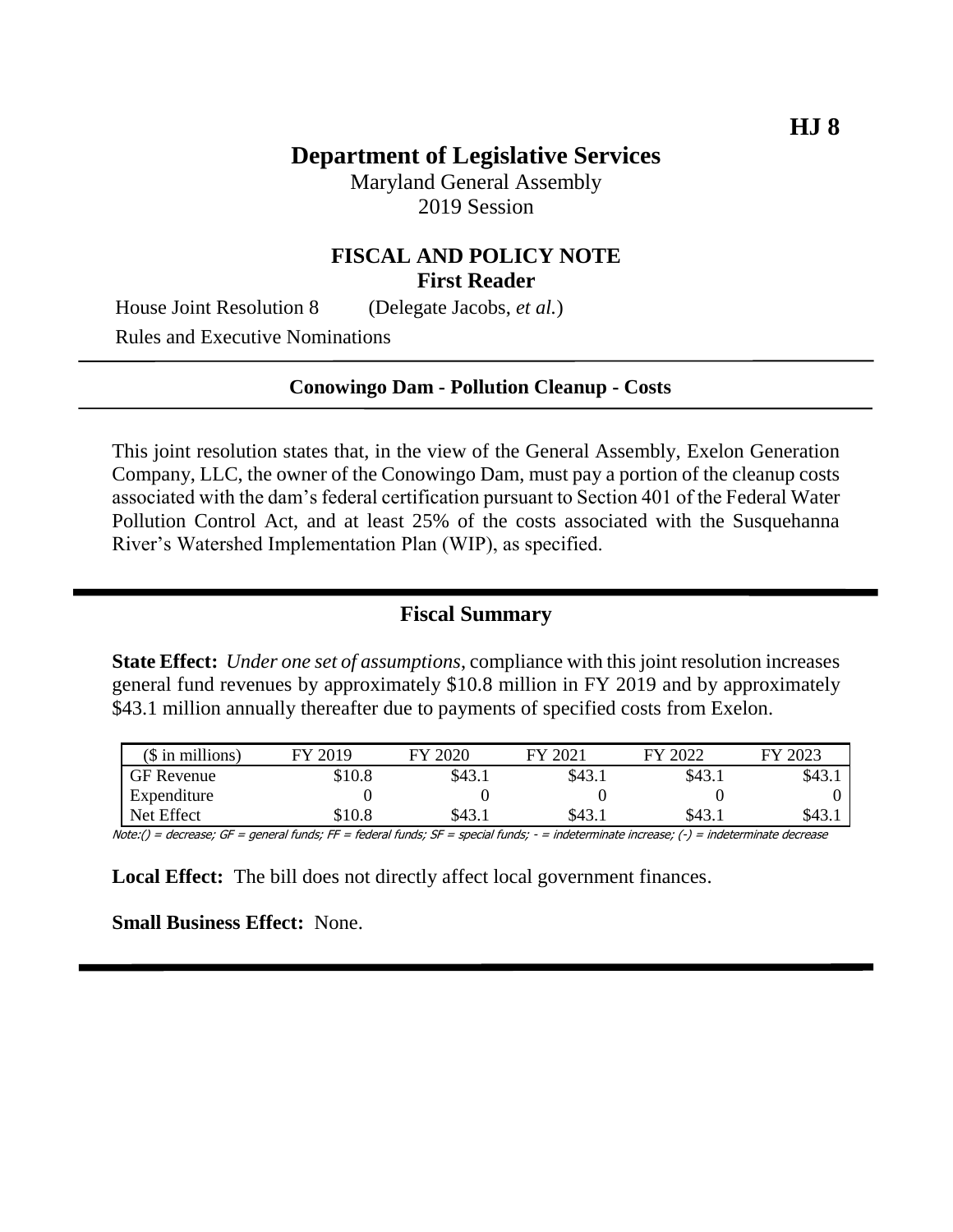# **Analysis**

## **Current Law/Background:**

## *Chesapeake Bay Restoration and the Total Maximum Daily Load*

In December 2010, the U.S. Environmental Protection Agency established a Chesapeake Bay Total Maximum Daily Load (TMDL), as required under the federal Clean Water Act and in response to consent decrees in Virginia and the District of Columbia. The TMDL sets the maximum amount of nutrient and sediment pollution the bay can receive and still attain water quality standards. It also identifies specific pollution reduction requirements; all reduction measures must be in place by 2025, with at least 60% of the actions completed by 2017.

As part of the Chesapeake Bay TMDL, bay jurisdictions must develop WIPs that identify the measures being put in place to reduce pollution and restore the bay. WIPs (1) identify pollution load reductions to be achieved by various source sectors and in different geographic areas and (2) help to provide reasonable assurance that sources of pollution will be cleaned up, which is a basic requirement of all TMDLs.

MDE notes that there is no Susquehanna Watershed WIP. However, the Conowingo Dam has its own WIP, as discussed below.

### *The Conowingo Dam and Permitting*

The Conowingo Dam – a peaking hydroelectric facility that uses reservoir storage to generate electricity during peak electricity demand periods – has been described as the biggest best management practice on the Susquehanna River because it collects sediment and phosphorus that would otherwise flow into the bay. However, the Conowingo Dam, owned by Exelon Corporation, has reached an end state in terms of sediment storage capacity. The Conowingo Dam officially has its own target of 6.0 million pounds of nitrogen and 260,000 pounds of phosphorus under a separate WIP to be managed by a third party contracted for this purpose.

In addition, the Conowingo Dam is in the midst of relicensing by the Federal Energy Regulatory Commission (FERC); its license expired on September 1, 2014, and it will receive automatic one-year renewals until it is relicensed. FERC cannot act on an application for licensing unless a Clean Water Act – Section 401 water quality certification – is issued by the Maryland Department of the Environment (MDE). MDE issued the water quality certification with special conditions on April 27, 2018, which requires Exelon annually to reduce 6.0 million pounds of nitrogen and 260,000 pounds of phosphorus. Exelon has filed an administrative appeal with MDE and lawsuits in federal and State court

HJ 8/ Page 2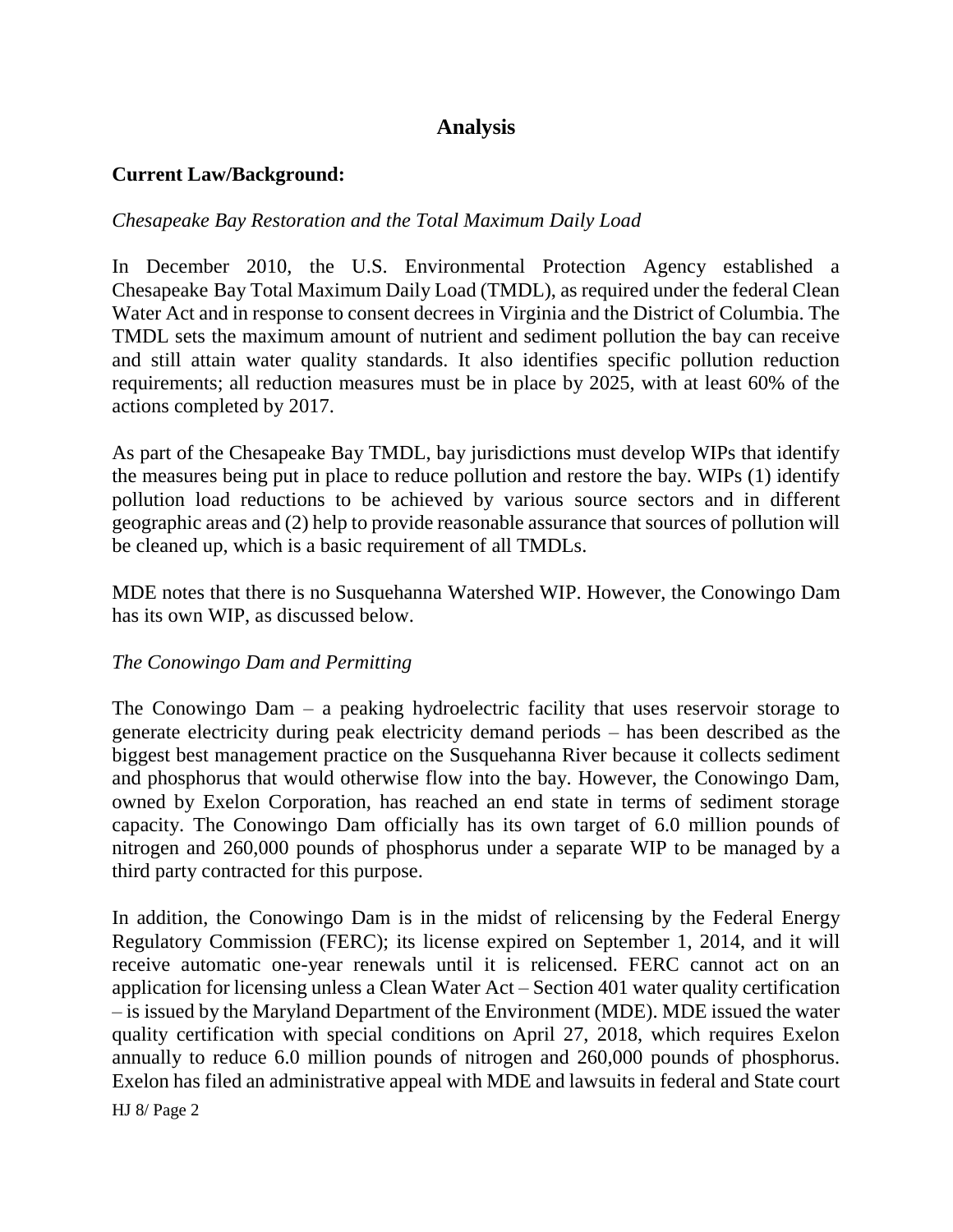alleging that the water quality certification imposes on it the sole responsibility to remove from the Susquehanna River pollutants that Exelon did not introduce into the river but that flow through the Conowingo Dam. On October 11, 2018, a Baltimore circuit court judge rejected one of Exelon's lawsuits on the basis that Exelon had not yet exhausted its options under the State administrative appeals process. The other actions are still pending.

MDE advises that the water quality certification contains a suite of conditions (nutrient reductions to meet dissolved oxygen in the bay, flow management for habitat, trash and debris, fish passage and migration, *etc.*) to mitigate the water quality impacts from the Conowingo Dam. The WIP specifically addresses the increase in sediments and the associated nutrients as a result of infill behind the dam. The Conowingo WIP was developed because the federal Environmental Protection Agency and the states in the bay watershed realized that the Chesapeake Bay TMDL goal for 2025 could not be met if the 6.0 million pounds of nitrogen and 260,000 pounds of phosphorus continued coming into the bay from the dam.

**State Revenues:** MDE advises that the Section 401 water quality certification issued to Exelon for the Conowingo Dam states that, if the company chooses to pay a fee in lieu of reducing nutrients directly, the rate is \$17 per pound of nitrogen and \$270 per pound of phosphorus. As stated earlier, MDE issued the water quality certification with special conditions, which requires Exelon annually to reduce 6.0 million pounds of nitrogen and 260,000 pounds of phosphorus. These required reductions mirror the nutrient reductions under the dam's WIP. One way that Exelon could pay for 25% of the cleanup costs associated with the WIP and a portion of the costs of the water quality certification (to meet the intent of this joint resolution) would be to pay a fee in lieu of actual reductions for 25% of the required nitrogen and phosphorus reductions. Under this scenario, Exelon would need to pay \$10.8 million in fiscal 2019 (which assumes that the joint resolution is signed on April 1, 2019) and \$43.1 million annually thereafter. This estimate reflects Exelon paying \$17 per pound of nitrogen (for 1.5 million pounds) and \$270 per pound of phosphorus (for 65,000 pounds).

# **Additional Information**

**Prior Introductions:** None.

**Cross File:** None.

**Information Source(s):** Maryland Department of the Environment; Department of Legislative Services